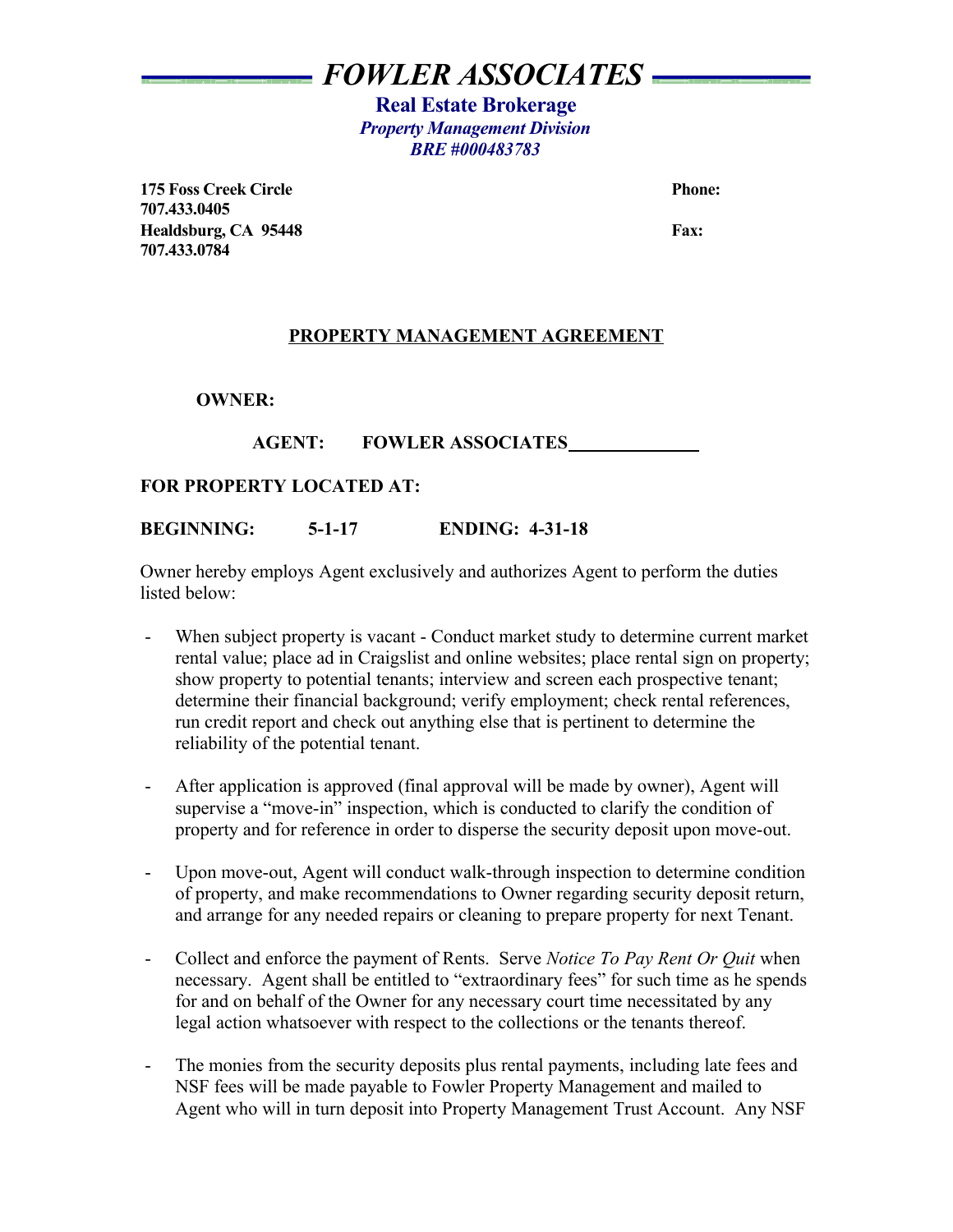fees will be kept by Fowler Associates and any late fees will be forwarded to Owner. Owner will receive a monthly accounting report on the property. If agreed to, a small fund balance will be maintained in reserve for unexpected expenses. Money over and above the reserve and security deposits will be forwarded to Owner on the 15th of each month.

- Handle all calls from Tenant and resolve problems as necessary. Coordinate repairs with Owner, tenant and service provider. Any repair over \$250 will be approved by owner before proceeding. Repairs under \$250 will be at the discretion of the agent. All repair work and related expenses will be paid through the Trust Account upon receiving a written account of the costs. Any out of-the-ordinary miscellaneous expenses, i.e. expressmail, filing fees, etc., will be paid by owner through Trust Account.
- Agent to periodically drive by property to observe condition of property and to conduct personal inspection of the inside of subject property on occasion or upon request from Owner. Formal inspection of the property will be taken once per annum.
- Fowler Associates maintains no insurance on the property, nor does it have any expertise as to adequacy of insurance for the property. It is the Owner's responsibility to keep all the appropriate insurance coverage in force.

# Compensation:

The Agent (Fowler Associates) will be compensated for its services under this agreement in the amount of seven percent (7.0%) of the gross collections of money received during the month. Gross collections include rental income and income from other sources such as coin-operated laundry equipment.

| Dated | Owner                             |
|-------|-----------------------------------|
|       | Owner                             |
|       | Address                           |
|       |                                   |
| Dated | Agent<br><b>Fowler Associates</b> |
|       | 175 Foss Creek Circle             |

Healdsburg, CA 95448